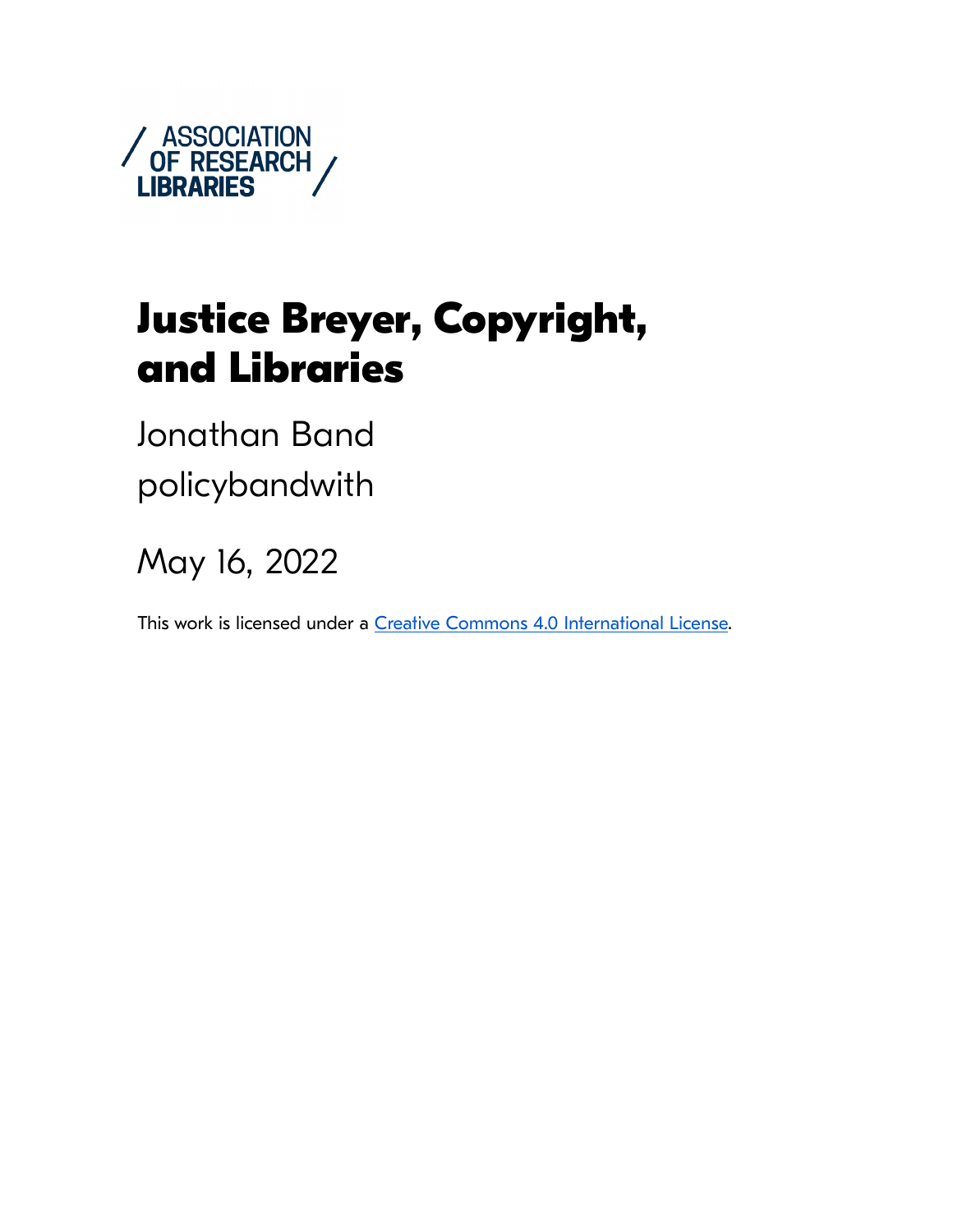## **Table of Contents**

| <b>I. Kirtsaeng v. Wiley</b> |  |
|------------------------------|--|
| A. Background                |  |
| B. The Kirtsaeng Litigation  |  |
| C. Justice Breyer's Decision |  |
| II. Golan v. Holder          |  |
| <b>III. Conclusion</b>       |  |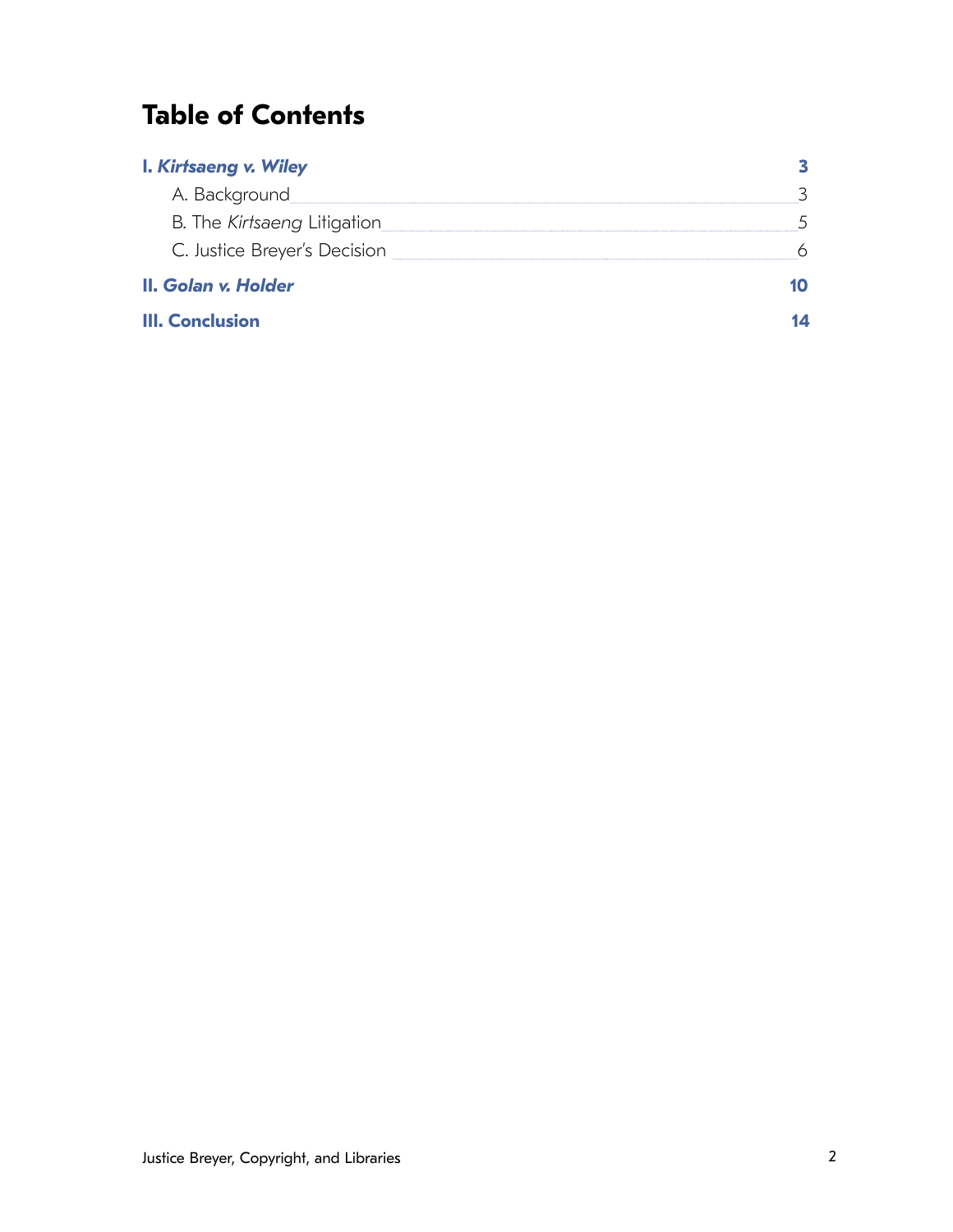<span id="page-2-0"></span>Associate Justice Stephen Breyer's announcement that he will retire at the end of this Supreme Court term provides an opportunity for reflection on his impact on the application of copyright law to libraries. This impact was most direct in his opinion for the Court in *Kirtsaeng v. Wiley* in 2013, which clarified that the first sale doctrine applied to copies manufactured abroad. In an amicus brief submitted to the Court, libraries argued that if the first sale doctrine did not apply to copies manufactured abroad, their ability to circulate books could be threatened. In his opinion, Justice Breyer relied on the libraries' amicus brief to justify his conclusion. Justice Breyer also relied heavily on an amicus brief joined by library associations in his dissent in *Golan v. Holder*. The dissent provided a vigorous articulation of the "orphan works" problem.

## **I.** *Kirtsaeng v. Wiley*

### A. Background

Section 106(3) of the Copyright Act grants the copyright owner the exclusive right "to distribute copies or phonorecords of the copyrighted work to the public by … lending."[1](#page-2-1) However, the first sale doctrine, codified at section 109(a) of the Copyright Act, terminates the copyright owner's distribution right in a particular copy "lawfully made under this title" after the first sale of that copy.[2](#page-2-2) The House Judiciary Committee Report on the 1976 Copyright Act explained that under section 109(a), "[a] library that has acquired ownership of a copy is entitled to lend it under any conditions it chooses to impose."[3](#page-2-3) The first sale doctrine thus is critical to the operation of libraries: "[w]ithout this

<span id="page-2-2"></span>2. 17 U.S.C. § 109(a).

<span id="page-2-1"></span><sup>1.</sup> 17 U.S.C. § 106(3).

<span id="page-2-3"></span><sup>3.</sup> H.R. Rep. No. 94-1476, § 109, at 79 (1976), *as reprinted in* 1976 U.S.C.C.A.N. 5659, 5693.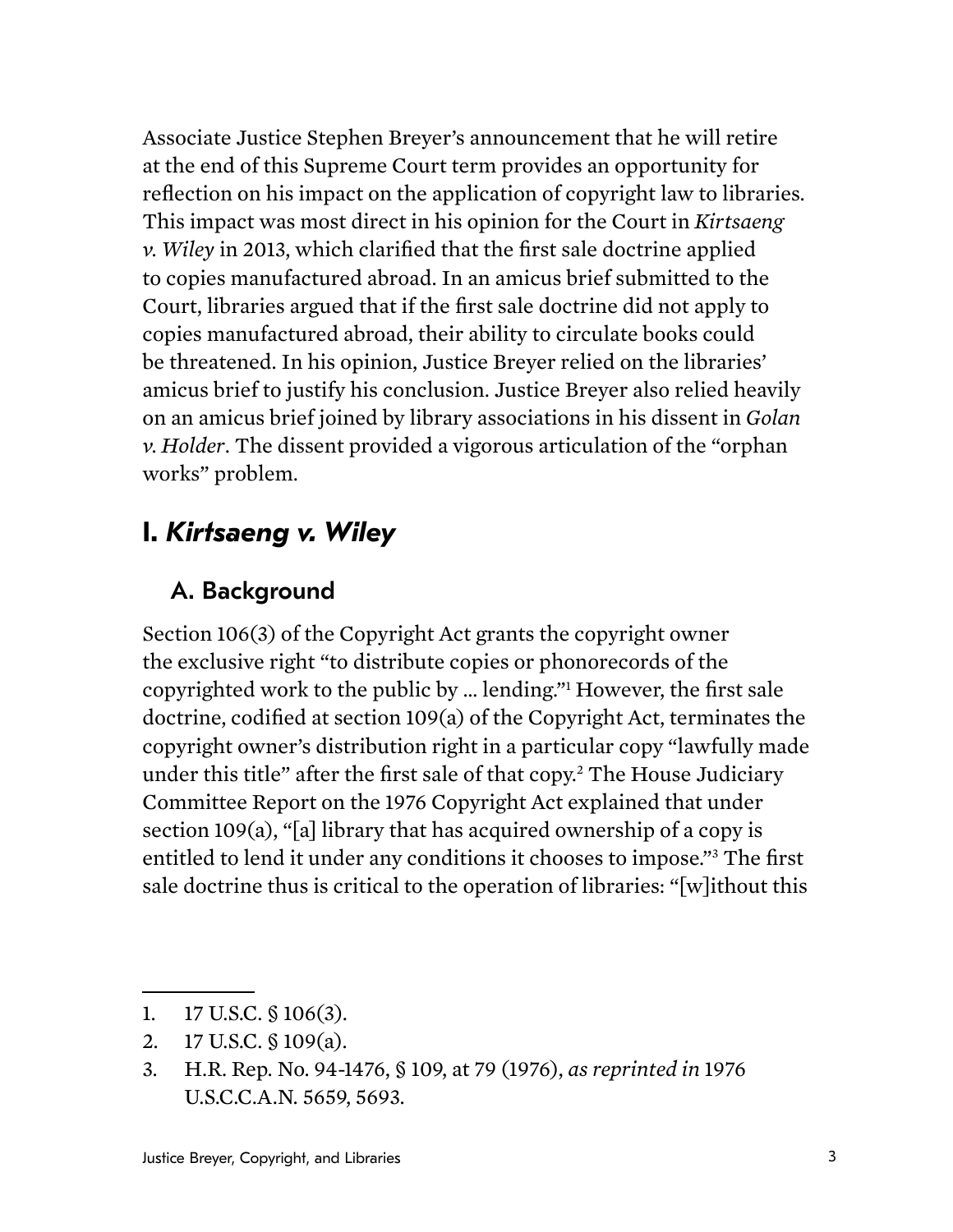exemption, libraries would be unable to lend books, CDs, videos, or other materials to patrons."[4](#page-3-0)

Prior to the *Kirtsaeng* decision, there had been extensive litigation over the meaning of the phrase "lawfully made under this title" in section 109(a). Rights holders had generally argued that "lawfully made under this title" meant "lawfully made in the United States." This interpretation would allow the rights holder to prohibit some "parallel imports" or "gray market goods"—that is, the rights holder could prevent a third party from importing legal but less expensive foreignmade copies. Conceivably, this interpretation would also allow the rights holder to prohibit the resale of foreign-made goods sold in the United States with the rights holder's authorization.

In 2010, this issue was before the Supreme Court in a case involving Costco, the discount retailer, and the Swiss watch company Omega. Omega engraved a design of a globe on the back of its watches and registered the design with the Copyright Office. When Costco imported watches engraved with the design, Omega sued Costco for infringing its importation and distribution right in the design. The Ninth Circuit agreed with Omega, holding that copies "lawfully made under this title" meant copies lawfully manufactured in the United States. Costco, therefore, was not allowed to import and sell the watches without Omega's authorization.

The Supreme Court agreed to review the Ninth Circuit's holding. Justice Kagan recused herself, presumably because she had filed a brief in support of Costco in an earlier phase of the case when she was still the Solicitor General. With Justice Kagan recused, the Court reached a 4-4 tie. The Court's decision was a one sentence order which contained no explanation of how each of the eight participating justices voted. The 4-4 tie left in place the Ninth Circuit's decision, but was not

<span id="page-3-0"></span><sup>4.</sup> Carrie Russell, *Complete Copyright: An Everyday Guide For Librarians* 43 (2004).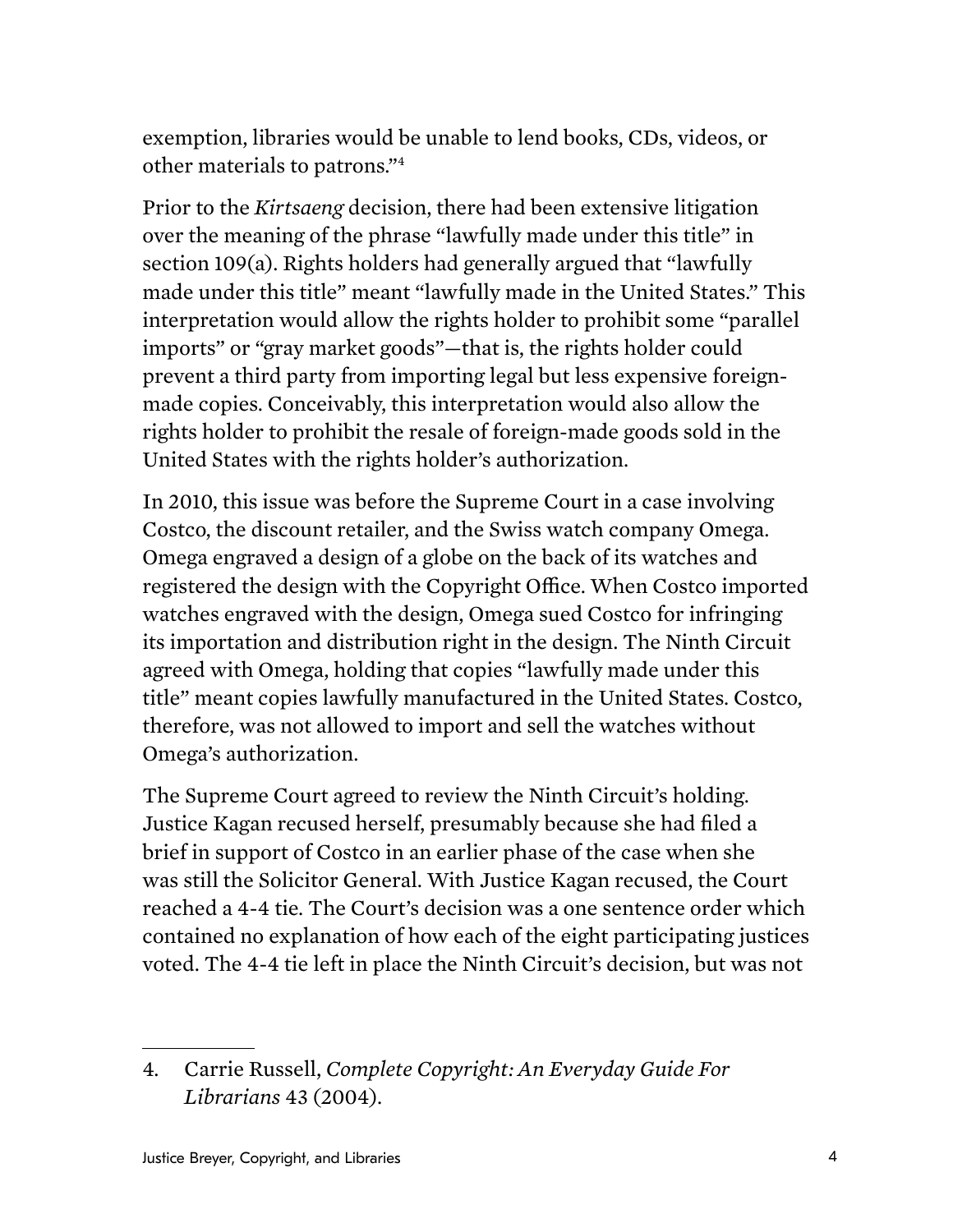<span id="page-4-0"></span>binding on courts outside of the Ninth Circuit. This set the stage for the *Kirtsaeng* case.

#### B. The *Kirtsaeng* Litigation

Supap Kirtsaeng moved from Thailand to the United States for graduate studies. When he realized that publishers sold Asian editions of their textbooks at significantly lower prices than in the United States, Kirtsaeng arranged for family members in Thailand to purchase Asian editions of textbooks and send them to him in the United States. He then sold the books at a profit on eBay. One of the publishers, John Wiley & Sons, sued Kirtsaeng for infringement, alleging that he infringed its exclusive right to import and distribute its textbooks. Kirtsaeng argued that because the copies he sold were made by Wiley, the first sale doctrine applied and he did not infringe copyright. The district court ruled, however, that the copies were not made in the United States, and thus were not "lawfully made under this title" as required by section 109(a). The jury then imposed \$600,000 in statutory damages. Kirtsaeng appealed to the U.S. Court of Appeals for the Second Circuit, which affirmed the trial court. Kirtsaeng then appealed to the Supreme Court.

The Supreme Court was presented with three choices as to the applicability of the first sale doctrine to foreign made copies. First, Wiley argued that the Second Circuit had correctly interpreted the phrase "lawfully made under this title" as meaning lawfully made in the United States. Second, Kirtsaeng argued that the phrase meant made in accordance with U.S. copyright law, that is, was made without infringing copyright. Third, the Solicitor General (SG) offered a compromise approach. The SG agreed with the Second Circuit that "lawfully made under this title" in section 109(a) meant lawfully made in the United States, but asserted that the common law first sale doctrine applied more broadly to foreign made copies sold in the U.S. with the rights holder's authorization. In other words, the SG argued that the common law first sale doctrine articulated by the Supreme Court in *Bobbs-Merrill Co. v. Straus*, 210 U.S. 339 (1908), survived its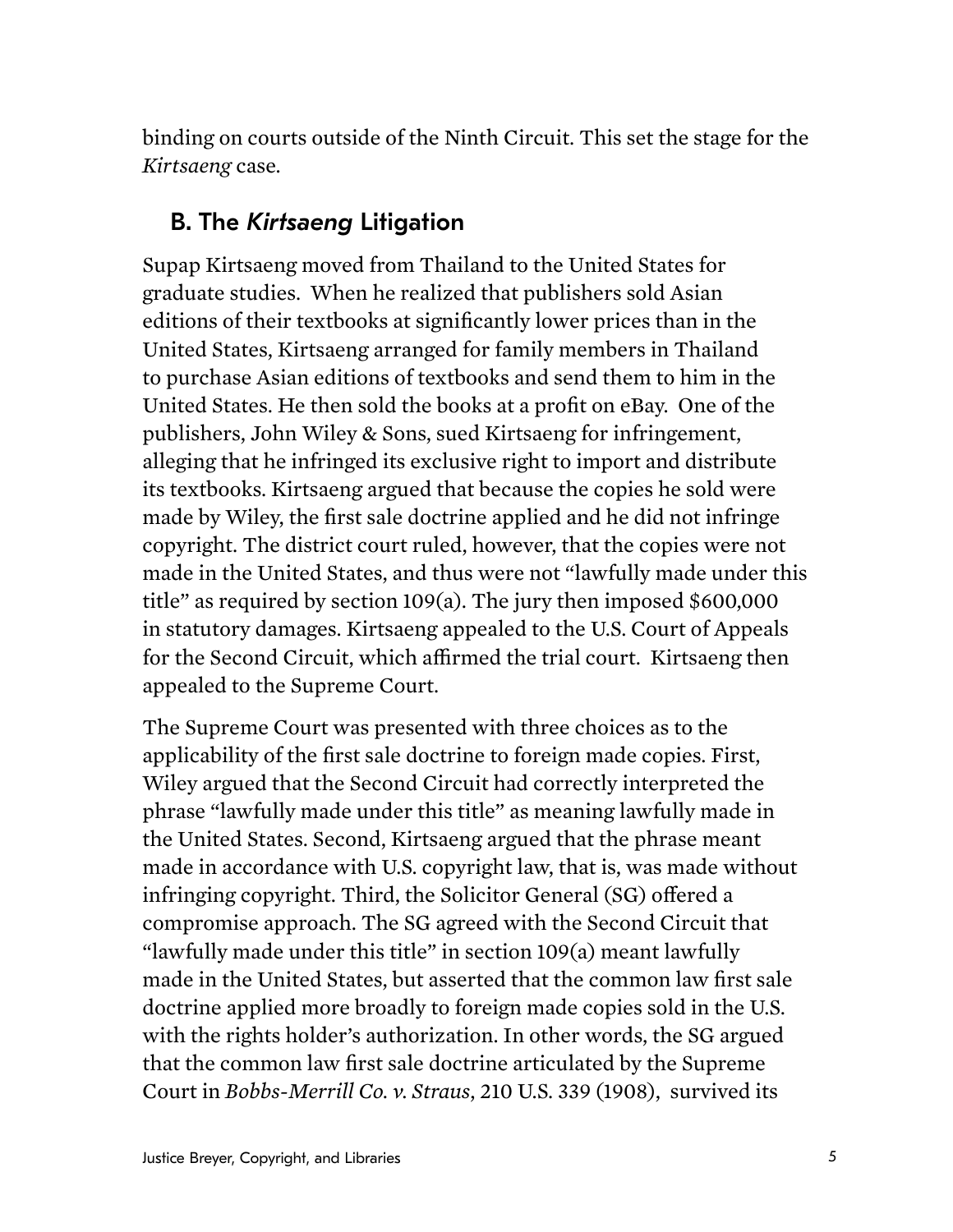<span id="page-5-0"></span>codification in section 109(a) of the 1976 Copyright Act. Under this compromise approach, a rights holder would be able to prevent the unauthorized importation of copyrighted products, but would not be able to prevent the resale (or lending) of products that had been imported with its authorization.

The members of the Library Copyright Alliance—the American Library Association, the Association of Research Libraries, and the Association of College and Research Libraries—filed an amicus brief in support of Kirtsaeng, urging reversal of the Second Circuit. LCA argued that by restricting the application of section 109(a) to copies manufactured in the United States, the Second Circuit's decision threatened the ability of libraries to continue to lend materials in their collections. LCA explained that many of the materials in the collections of U.S. libraries were manufactured overseas. Additionally, the Second Circuit's narrow interpretation of the first sale doctrine could limit the ability of U.S. libraries to import materials for the development of their collections. LCA acknowledged the existence of "fallback" legal theories such as fair use, implied license, and a library exception to the importation right in section 602(a)(3)(C), but LCA identified shortcomings in each of these theories.

#### C. Justice Breyer's Decision

The majority of the Court, in a decision written by Justice Breyer and joined by Justices Alito, Kagan, Sotomayor, Thomas, and Roberts, reversed the Second Circuit and found the first sale doctrine was not geographically limited to copies made in the United States. Justice Ginsburg wrote a dissenting opinion, joined in whole by Justice Kennedy and in part by Justice Scalia. Justices Ginsburg and Kennedy agreed with the SG's compromise position, while Justice Scalia appears to have agreed with the Second Circuit.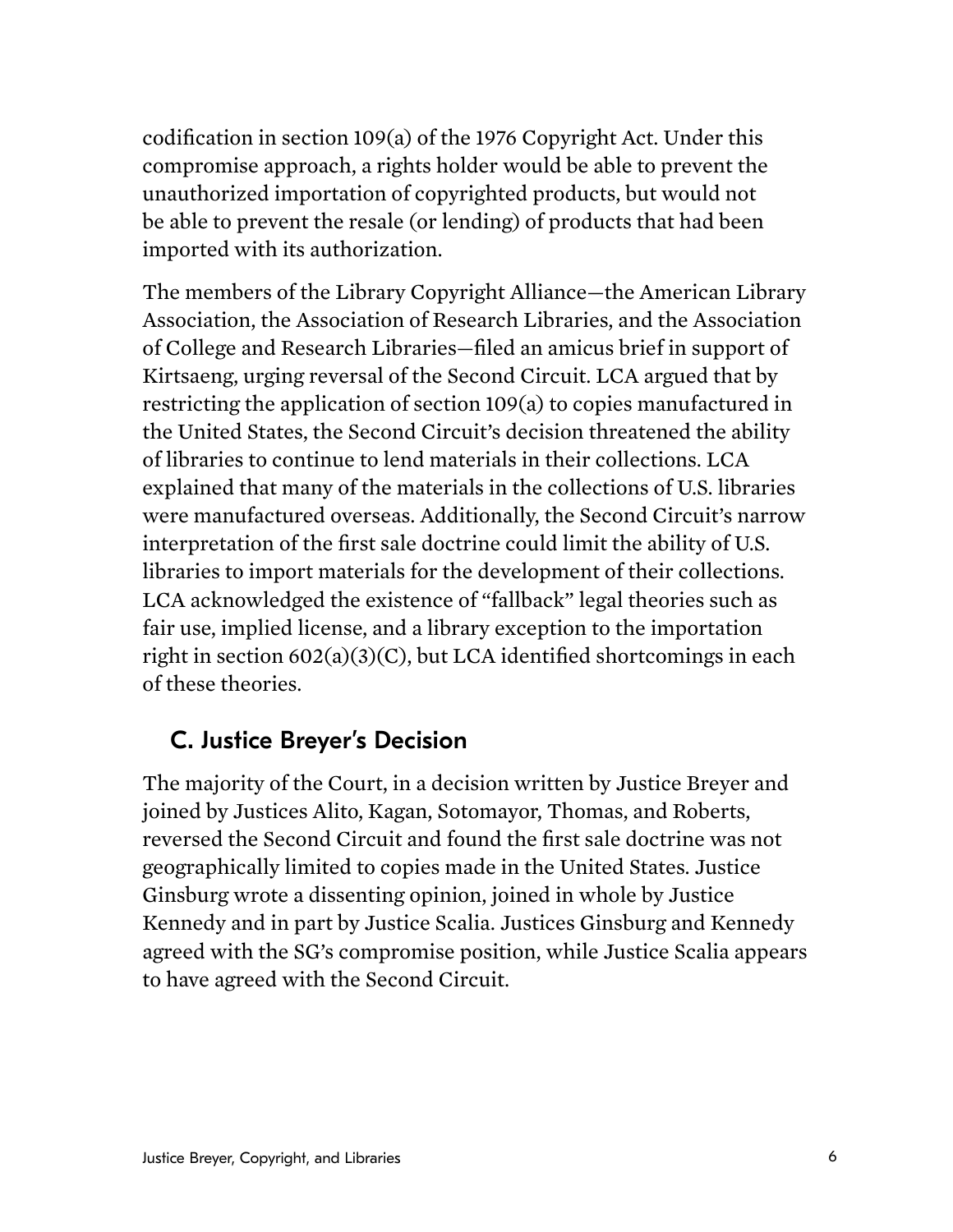Justice Breyer's opinion stated that the first sale doctrine "is a common-law doctrine with an impeccable historic pedigree."[5](#page-6-0) Lord Coke, one of the greatest jurists in seventeenth Century England, understood "the importance of leaving buyers of goods free to compete with each other when reselling or otherwise disposing of those goods."[6](#page-6-1) Justice Breyer recognized the American law "has generally thought that competition, including freedom to resell, can work to the advantage of the consumer.["7](#page-6-2) Additionally, the first sale doctrine "frees courts from the administrative burden of trying to enforce restrictions upon difficult-to-trace, readily movable goods. And it avoids the selective enforcement inherent in any such effort."<sup>[8](#page-6-3)</sup>

Against this background of the first sale doctrine, Justice Breyer examined the meaning of the five words "lawfully made under this title." After reviewing the context of those words in section 109(a) and the Copyright Act, the common law history of the first sale doctrine, the legislative history of section 109(a), and the Court's earlier decisions, Justice Breyer rejected the "geographical interpretation" of lawfully made under this title as meaning made in the United States. Instead, he found that the phrase meant manufactured in a manner that met the requirements of American copyright law, *e.g.*, manufactured with the permission of the rights holder.

Reinforcing this interpretation is the "parade of horribles" of what might ensue if the Court adopted the geographical interpretation. The first, and by far the most detailed, example Justice Breyer used was the potentially adverse impact on libraries.

The American Library Association tells us that library collections contain at least 200 million books published abroad (presumably, many were first published in one of the nearly 180 copyright-treaty

<span id="page-6-3"></span>8. *Id.*

<span id="page-6-0"></span><sup>5.</sup> *Kirtsaeng v. Wiley & Sons*, 133 S.Ct. 1351, 1363 (2013).

<span id="page-6-1"></span><sup>6.</sup> *Id.*

<span id="page-6-2"></span><sup>7.</sup> *Id.*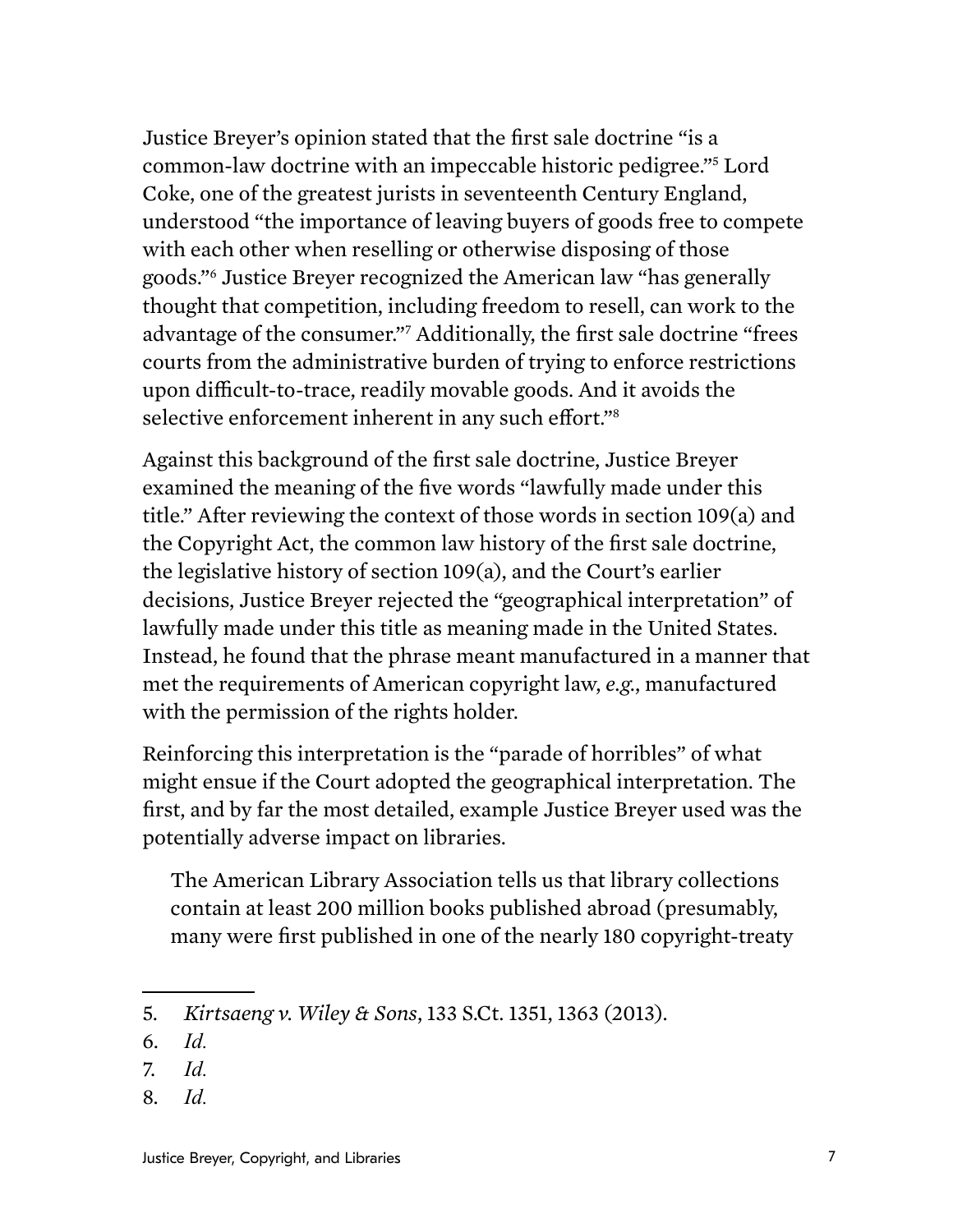nations and enjoy American copyright protection under 17 U.S.C. §104, see supra, at 10); that many others were first published in the United States but printed abroad because of lower costs; and that a geographical interpretation will likely require the libraries to obtain permission (or at least create significant uncertainty) before circulating or otherwise distributing these books. Brief for American Library Association et al. as Amici Curiae 4, 15–20.<sup>[9](#page-7-0)</sup> Cf. id., at 16–20, 28 (discussing limitations of potential defenses, including the fair use and archival exceptions, §§107–108). See also Library and Book Trade Almanac 511 (D. Bogart ed., 55th ed. 2010) (during 2000–2009 "a significant amount of book printing moved to foreign nations").

How, the American Library Association asks, are the libraries to obtain permission to distribute these millions of books? How can they find, say, the copyright owner of a foreign book, perhaps written decades ago? They may not know the copyright holder's present address. Brief for American Library Association 15 (many books lack indication of place of manufacture; "no practical way to learn where [a] book was printed"). And, even where addresses can be found, the costs of finding them, contacting owners, and negotiating may be high indeed. Are the libraries to stop circulating or distributing or displaying the millions of books in their collections that were printed abroad[?10](#page-7-1)

Additionally, Justice Breyer discussed the harm a geographical interpretation could inflict on used book-sellers, resellers of cars, retailers, and museums. Justice Ginsburg in her dissent dismissed the parade of horribles, indicating that they had not occurred in the 30 years courts had been articulating a geographical interpretation of the first sale doctrine. Justice Breyer responded that the law had not been settled sufficiently to cause entities to change longstanding practice. Moreover,

<span id="page-7-0"></span><sup>9.</sup> The brief Justice Breyer refers to as the American Library Association brief is the brief submitted jointly by ALA, ARL, and ACRL, referenced above. Jonathan Band drafted this brief.

<span id="page-7-1"></span><sup>10.</sup> 133 S.Ct. at 1364. Justice Breyer repeated this passage in his discussion of *Kirtsaeng* in his book *The Court and the World*.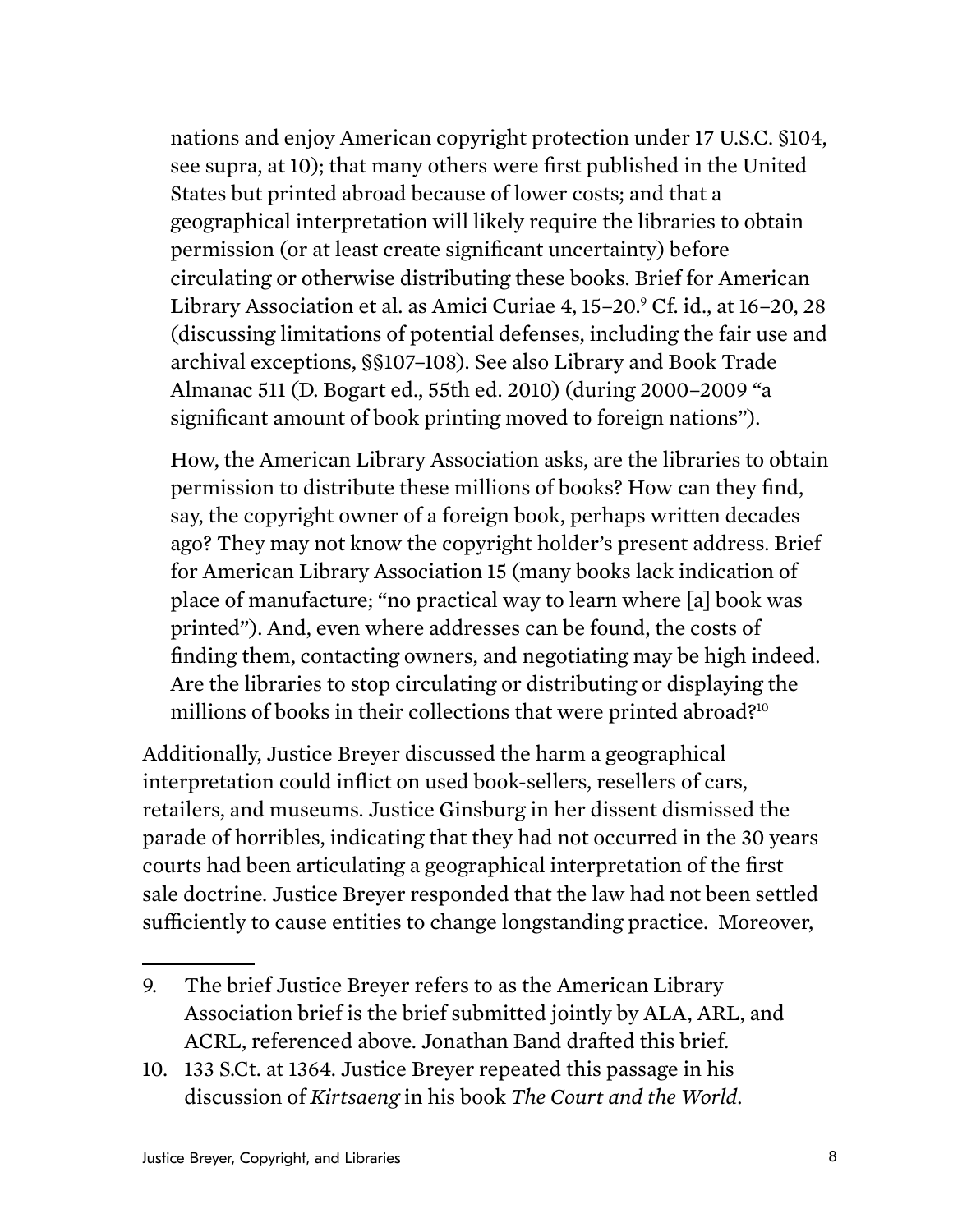rights holders may have been reluctant to assert their geographically based resale rights in the face of this legal uncertainty. Justice Breyer then expressed the decision's most far-reaching statement concerning copyright policy:

a copyright law that can work in practice only if unenforced is not a sound copyright law. It is a law that would create uncertainty, would bring about selective enforcement, and, if widely unenforced, would breed disrespect for copyright law itself.<sup>[11](#page-8-0)</sup>

In sum, Justice Breyer concluded that the problems identified by Kirtsaeng and his amici are "too serious, too extensive, and too likely to come about for us to dismiss them as insignificant—particularly in light of the ever-growing importance of foreign trade to America.["12](#page-8-1)

Justice Breyer also responded to the main policy thrust of the Ginsburg dissent that the Court's rule would make it difficult for rights holder to segment markets. Justice Ginsburg noted that if a rights holder could prevent unauthorized importation, it could charge lower prices in foreign markets with less affluent consumers—in this case, Thailand. But if importers could engage in arbitrage, as Kirtsaeng did here, rights holders would have to raise prices above levels that could be sustained in foreign markets, thereby losing foreign sales. Justice Breyer replied that there is no inherent right under copyright law to price discriminate and segment markets:

the Constitution's language nowhere suggests that its limited exclusive right should include a right to divide markets or a concomitant right to charge different purchasers different prices for the same book, say to increase or to maximize gain… We have found no precedent suggesting a legal preference for interpretations of copyright statutes that would provide for market divisions.[13](#page-8-2)

<span id="page-8-0"></span><sup>11.</sup> *Id.* at 1366.

<span id="page-8-1"></span><sup>12.</sup> *Id.* at 1367.

<span id="page-8-2"></span><sup>13.</sup> *Id.* at 1371.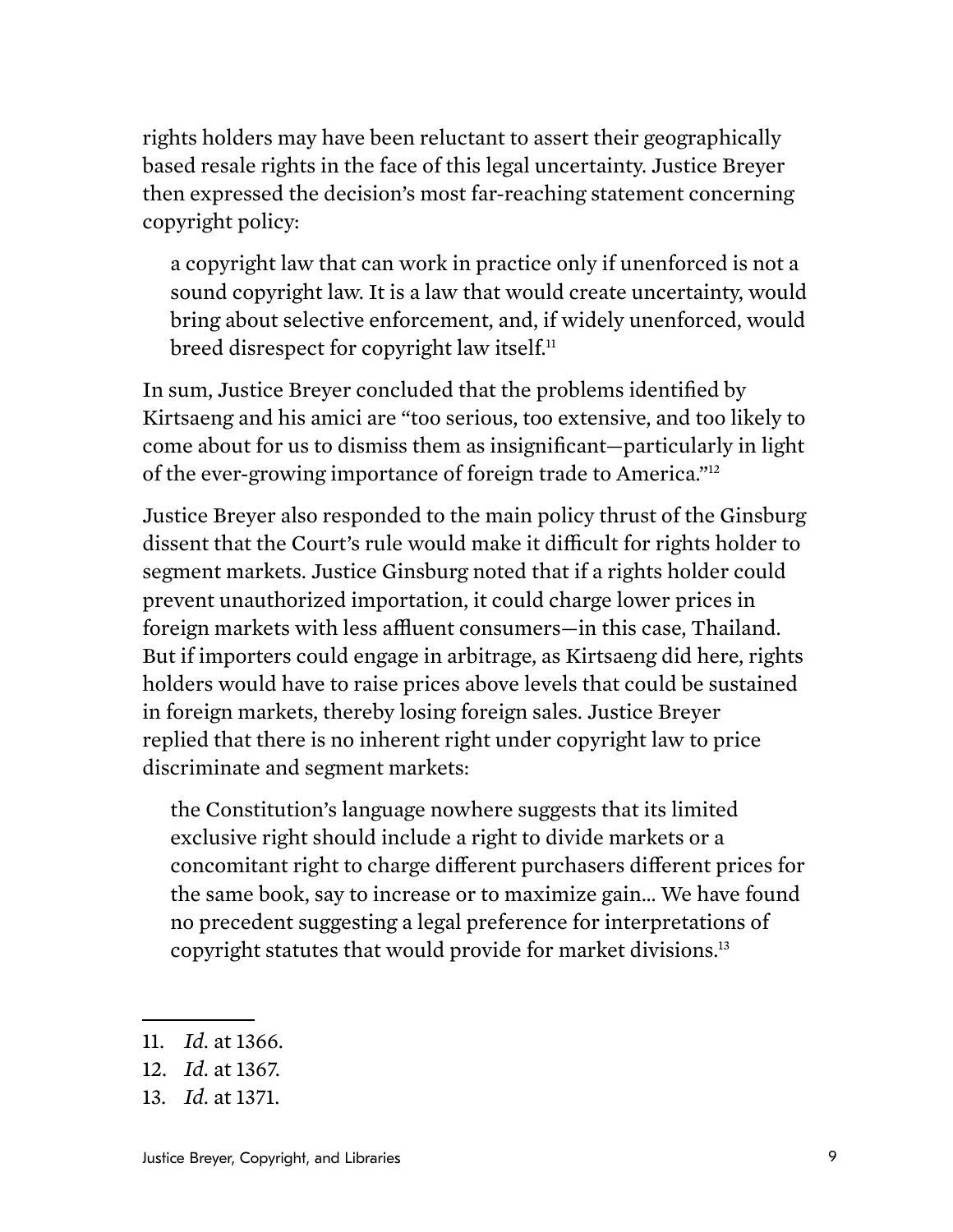<span id="page-9-0"></span>Justice Breyer's interpretation of the first sale doctrine as applying to copies manufactured overseas clearly enabled libraries to continue circulating books at a time when ever more books are published outside of the United States. But his reference to the LCA amicus brief reflected a deep appreciation for the importance of libraries, and library lending, to American society.<sup>14</sup>

## **II.** *Golan v. Holder*

This appreciation for the importance of libraries is also evident in a dissenting opinion Justice Breyer wrote in *Golan v. Holder*. [15](#page-9-2) Because Justice Breyer here was in the minority, this opinion obviously does not have the same impact or significance as Justice Breyer's opinion for the majority in *Kirtsaeng*. Nonetheless, Justice Breyer's statements concerning the role of libraries in preserving cultural heritage can be cited in future cases.

The case concerned the constitutionality of a provision of the Uruguay Round Agreement Act ("URAA") that restored copyright in foreign works that had entered into the public domain in the United States. Restoring copyright in these works was required by the agreement on Trade Related Aspects of Intellectual Property (TRIPS) developed in

- <span id="page-9-1"></span>14. Allison Orr Larsen, a professor at William & Mary Law School, flagged the LCA amicus brief as a prime example of the Supreme Court citing in its decisions facts provided by amici that were not part of the case's official record. Allison Orr Larsen, *The Trouble with Amicus Facts*, 100 Va. L. Rev. 1757 (2014). Larsen argued that facts asserted in amicus briefs—what she called "amicus facts" —often are unreliable, untested, and advocacy-motivated. She noted that the LCA brief asserted that U.S. libraries contain 200 million books printed abroad, and that Justice Breyer relied on this assertion in his decision. She did not suggest that this number was inaccurate, just that the parties never had an opportunity to challenge its accuracy.
- <span id="page-9-2"></span>15. Justice Alito joined the dissent.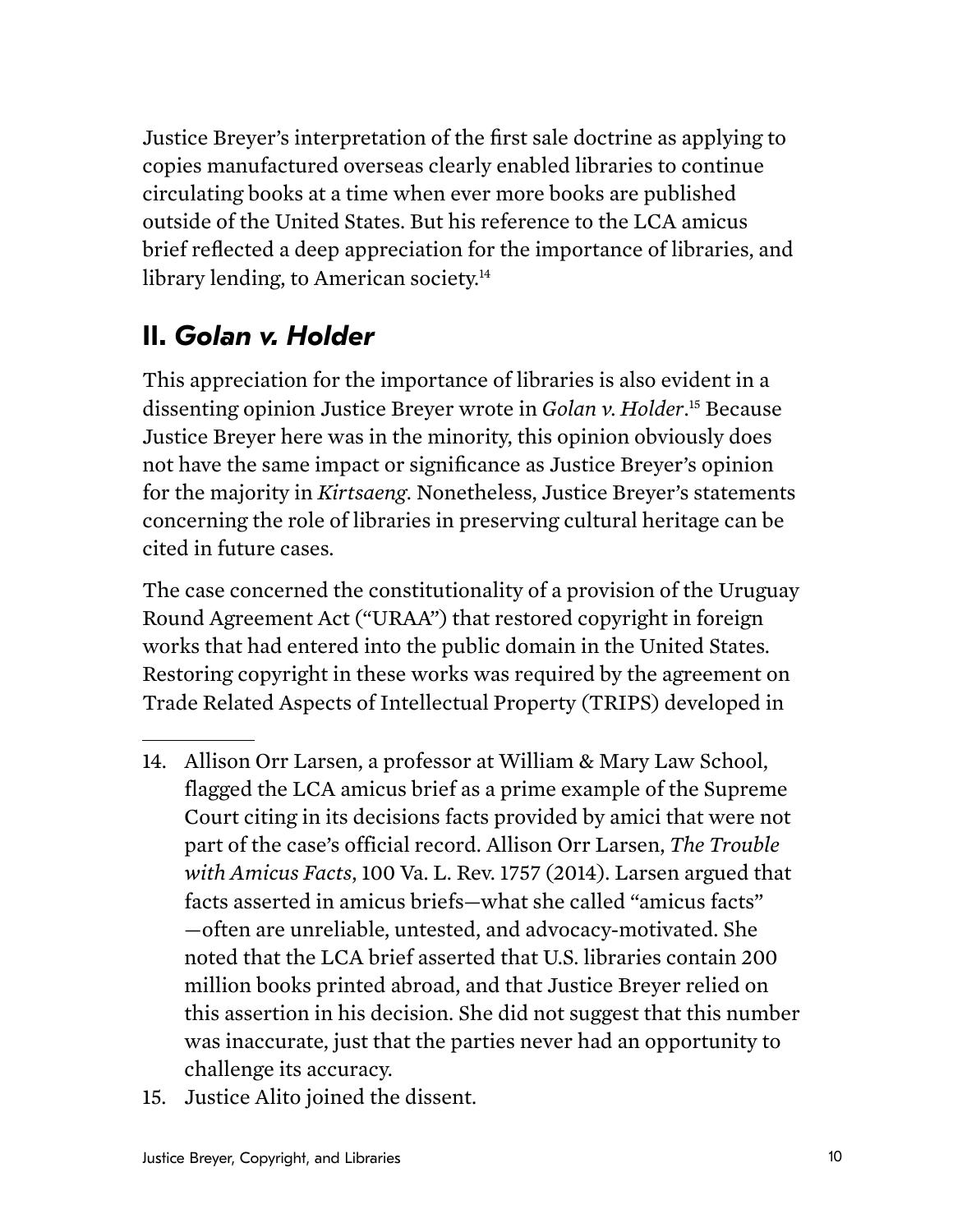the Uruguay Round of Negotiations concerning the formation of the World Trade Organization. The petitioners in the case were a group of conductors, musicians, and publishers who previously enjoyed free access to public domain works in which the URAA restored copyright. Petitioners claimed that the URAA exceeded Congress's authority under the Constitution's Copyright Clause. The Supreme Court ruled that its earlier decision in *Eldered v. Ashcroft* made clear that Congress had the authority to restore the copyright in a work in the public domain so long as the period of the restored copyright was of specified duration and not perpetual.

Justice Breyer wrote a lengthy dissent explaining the underlying economic theory of the Copyright Clause to demonstrate that it did not authorize the adoption of a statute that would not encourage anyone to produce a new work because it only applied to works already in existence. Justice Breyer began his dissent by stating that copyright was, in the words of the 19th century British historian Thomas Macaulay, "'a tax on readers for the purpose of giving a bounty to writers'—a bounty designed to encourage new production.["16](#page-10-0) Justice Breyer noted that "the possibility of eliciting new production is, and always has been, an essential precondition for American copyright protection."[17](#page-10-1) The economic theory behind the Copyright Clause "understands copyright's grants of limited monopoly privileges to authors as private benefits that are conferred for a public reason—to elicit new creation."[18](#page-10-2)

Justice Breyer proceeded with a detailed history of the Statute of Anne and the Constitution's Copyright Clause. He stressed Thomas Jefferson's skepticism of even the limited monopoly granted by copyright, and Jefferson's ultimate willingness to accept a limited

<span id="page-10-2"></span>18. *Id.*

<span id="page-10-0"></span><sup>16.</sup> *Golan v. Holder*, 132 S.Ct. 873, 899 (2012) (Breyer, J. dissenting). Justice Breyer included this same quotation in his opinion for the Court in *Google v. Oracle*, 141 S.Ct. 1183 (2021).

<span id="page-10-1"></span><sup>17.</sup> *Id.* at 900.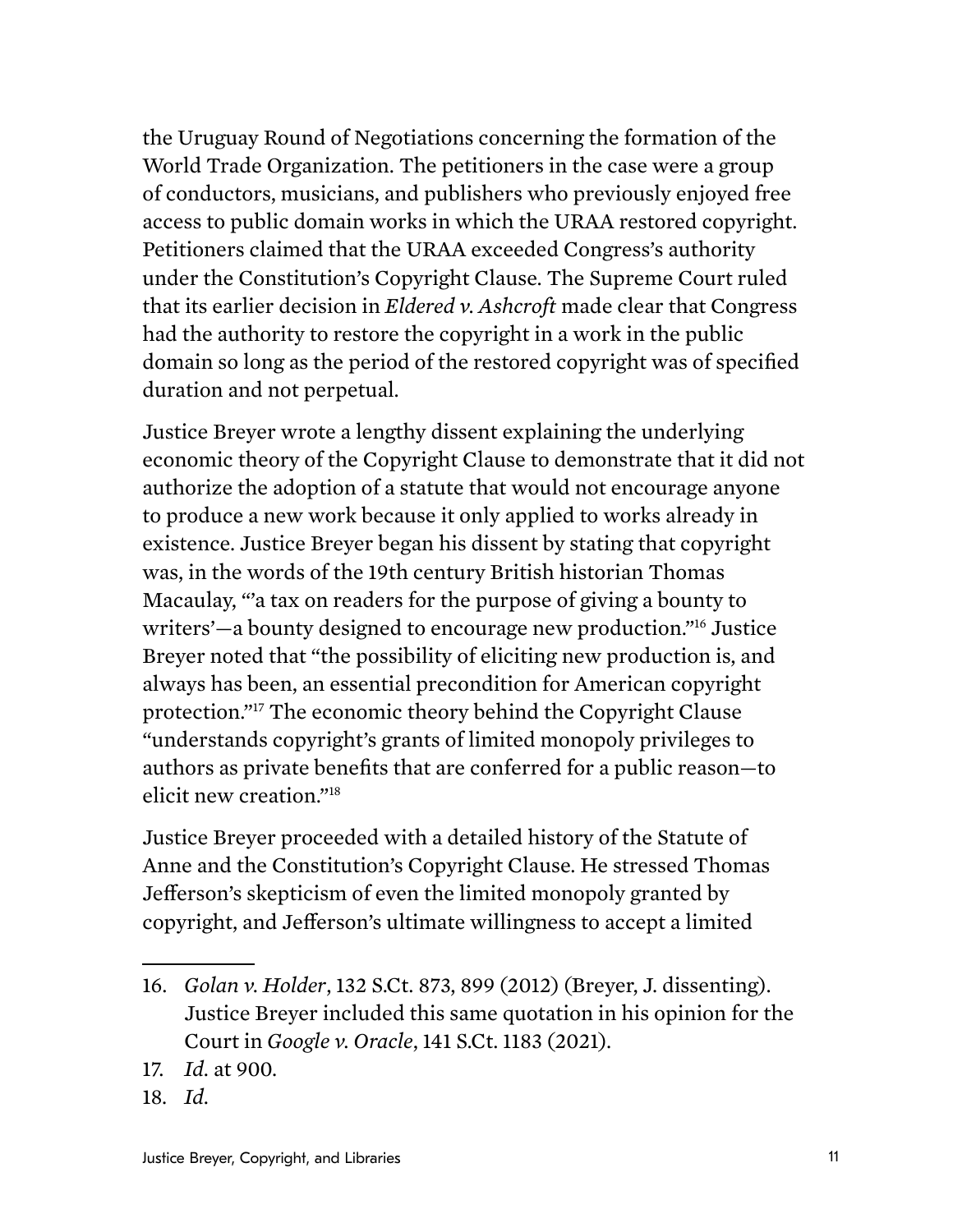conferral of monopoly rights only "as an encouragement to men to pursue ideas which may produce utility."[19](#page-11-0) Justice Breyer underscored that "This utilitarian view of copyrights and patents, embraced by Jefferson and Madison, stands in contrast to the "natural rights" view underlying much of continental European copyright law.["20](#page-11-1) Justice Breyer next described how "this utilitarian understanding of the Copyright Clause has long been reflected in the Court's case law" and copyright legislation[.21](#page-11-2) Based on this history, Justice Breyer found that the Copyright Clause did not authorize Congress "to enact a statute that withdraws works from the public domain, brings about higher prices and costs, and in doing so seriously restricts dissemination, particularly to those who need it for scholarly, educational, or cultural purposes—all *without providing any additional incentive* for the production of new material."<sup>22</sup>

When describing the administrative costs the URAA would impose, Justice Breyer focused on the problem of "orphan works"—works whose copyright owners are difficult to identify or locate. In this discussion, Justice Breyer relied heavily on an amicus brief filed by the Electronic Frontier Foundation on behalf of the American Library Association, the Association of College and Research Libraries, the Association of Research Libraries, the University of Michigan Library, the Internet Archive, and the Wikimedia Foundation. Justice Breyer observed that

the cost to the University of Michigan and the Institute of Museum and Library Services, for example, to determine the copyright status of books contained in the HathiTrust Digital Library that were published in the United States from 1923 to 1963 will exceed \$1

<span id="page-11-0"></span><sup>19.</sup> *Id.* at 901.

<span id="page-11-1"></span><sup>20.</sup> *Id.*

<span id="page-11-2"></span><sup>21.</sup> *Id.* at 902.

<span id="page-11-3"></span><sup>22.</sup> *Id.* at 903 (emphasis in original).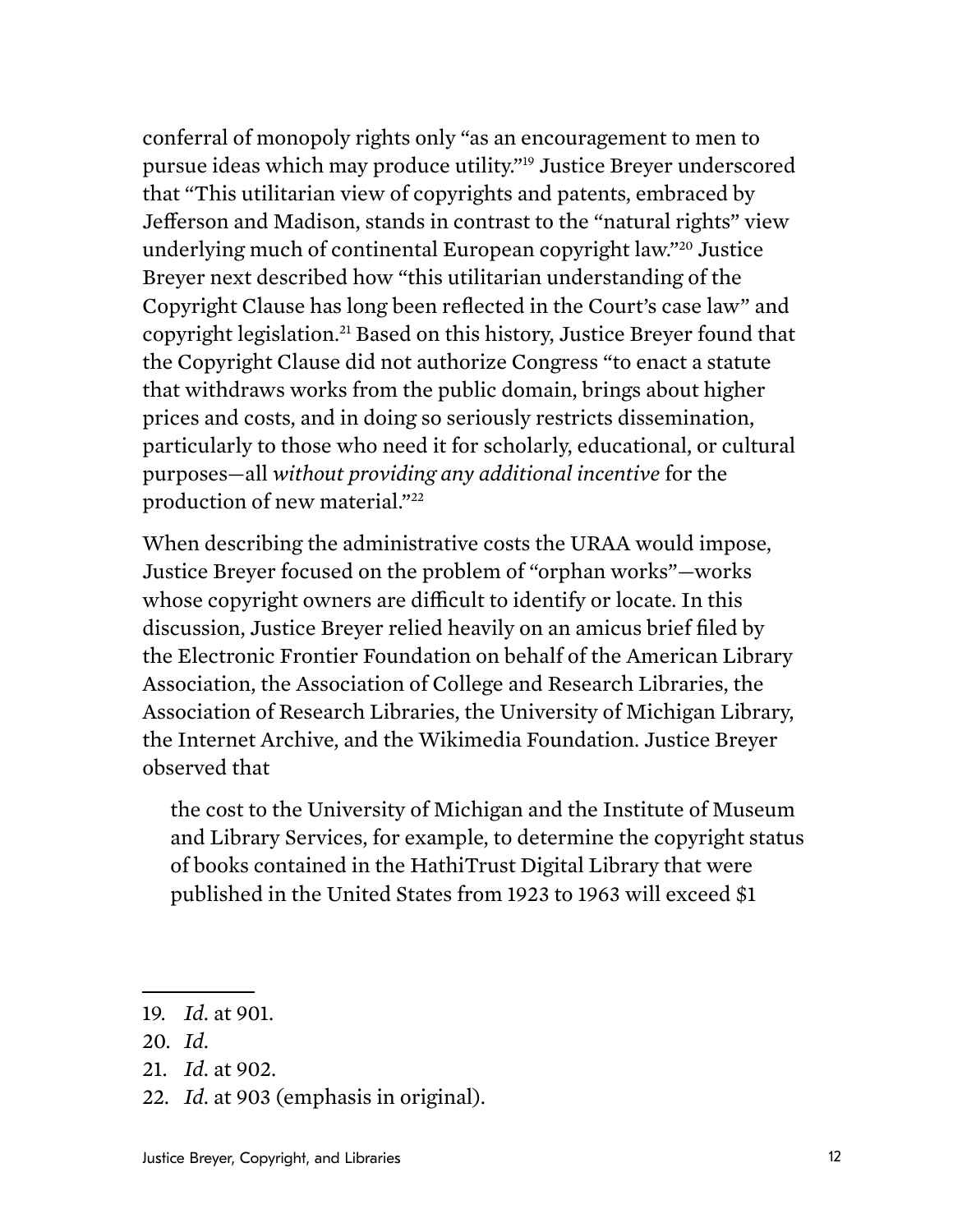million. Brief for American Library Association et al. as *Amici Curiae* 15.[23](#page-12-0)

Justice Breyer stated that it is

not surprising to learn that the Los Angeles Public Library has been unable to make its collection of Mexican folk music publicly available because of problems locating copyright owners, that a Jewish cultural organization has abandoned similar efforts to make available Jewish cultural music and other materials, or that film preservers, museums, universities, scholars, database compilers, and others report that the administrative costs associated with trying to locate foreign copyright owners have forced them to curtail their cultural, scholarly, or other work-preserving efforts.<sup>24</sup>

In support of this statement, Justice Breyer cited the American Library Association amicus brief and comments filed by the LCA with the Copyright Office in response to its 2005 notice of inquiry concerning orphan works, among other sources.

Responding to this argument, Justice Ginsburg's opinion for the Court also cited the American Library Association amicus brief:

We readily acknowledge the difficulties would-be users of copyrightable materials may face in identifying or locating copyright owners. See generally U.S. Copyright Office, Report on Orphan Works 21-40 (2006). But as the dissent concedes, see post, at 906, this difficulty is hardly peculiar to works restored under § 514. It similarly afflicts, for instance, U.S. libraries that attempt to catalogue U.S. books. See *post*, at 905. See also Brief for American Library Association et al. as *Amici Curiae* 22 (Section 514 "exacerbated," but did not create, the problem of orphan works).<sup>[25](#page-12-2)</sup>

<span id="page-12-0"></span><sup>23.</sup> *Id.* at 905.

<span id="page-12-1"></span><sup>24.</sup> *Id.* at 905-06.

<span id="page-12-2"></span><sup>25.</sup> *Golan v. Holder*, 132 S.Ct. 873, 893 (2012).